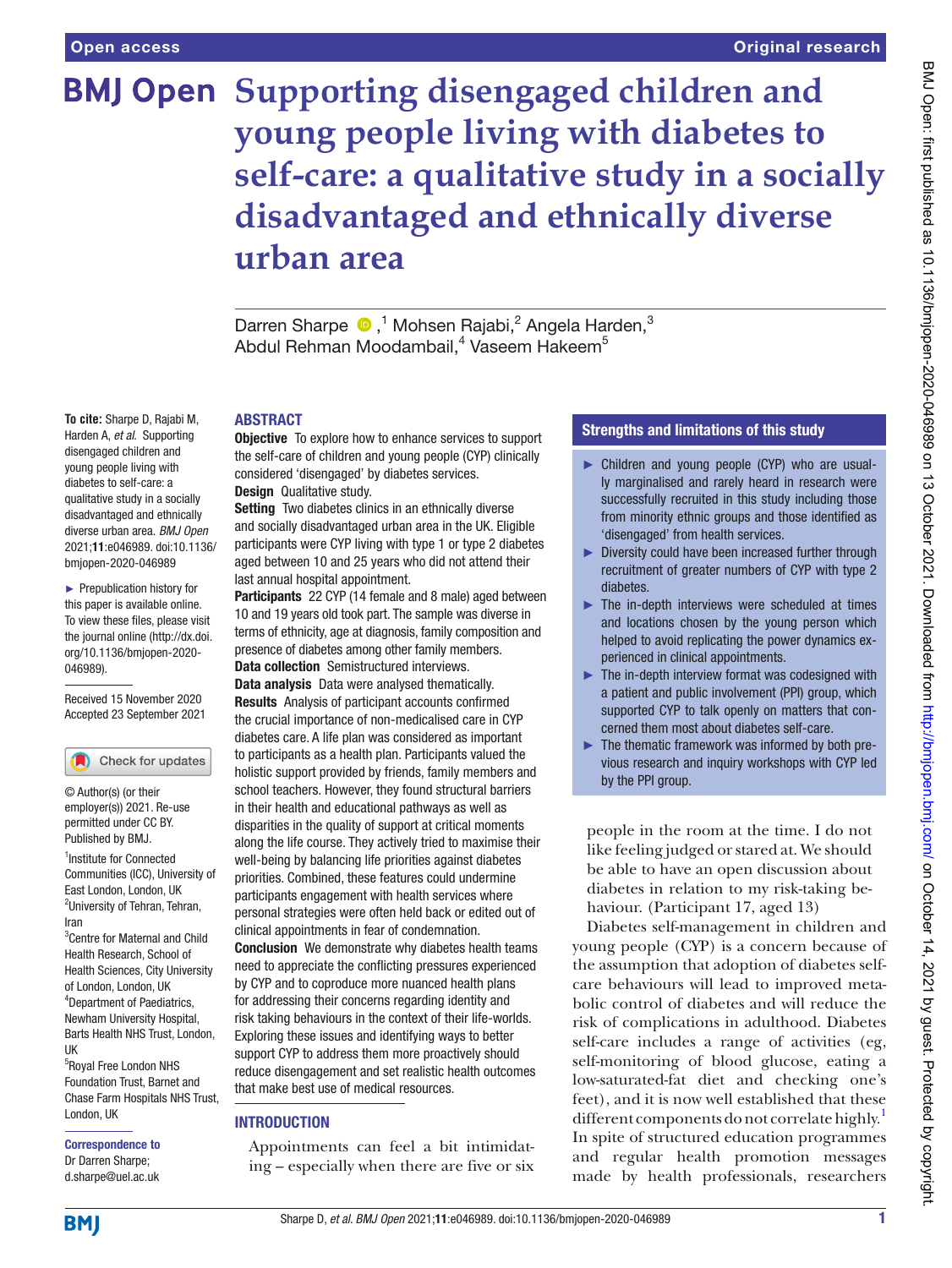and charities, we seldom hear the voices of CYP living with diabetes. We do not hear how they approach food and exercise alongside navigating the physiological and psychological changes consistent with growing up, or how they get their voices heard within health services in which we see a culture that is arguably dominated by paternalism. $2-5$  The experience of being 'silenced' can often be compounded by parents, who do not give power away for putting their son's/daughter's healthcare plan into practice. Thus, for CYP living with diabetes, taking ownership of their self-care is far more complex than adherence to a health plan; they must negotiate and navigate a number of different relationships and contexts.

Research highlights the negative long-term health outcomes for members of the public who disengage from health services. $6-8$  According to the UK National Health Service (NHS) 'disengagement' is defined when a CYP, or carer does not respond to requests from health professionals.<sup>[9](#page-7-3)</sup> Behaviours of disengagement are usually cumulative and may include: disregarding health appointments; not having a general practitioner (GP); not being home for professional visits; not allowing professionals into the home; agreeing to take action but never doing it; hostile behaviour towards professionals; manipulative behaviour resulting in no healthcare; actively avoiding contact with professionals and attendance at urgent care centres, accident and emergency departments but not waiting to be seen/taking own discharge.<sup>[9](#page-7-3)</sup> Elders *et al*<sup>[10](#page-7-4)</sup> argue that people most likely to disengage are characteristically, 'young; are from more deprived areas; are more commonly anxious and depressed; have higher Glycated hemoglobin test (HbA1c) values; and are more frequently male' (p115).

Much of the medical literature on non‐attendance in diabetes points to significantly higher HbA1c results among so-called 'defaulters' used as an example of the benefits of clinic attendance.<sup>11</sup> In England, there is evidence that young people miss more scheduled medical appointments of all kinds than other age groups. $12 \frac{13}{13}$ Indeed, for younger patients, the transition from paediatric to adult diabetes clinics, is highlighted as a critical moment when young people drop out of the system.<sup>[14](#page-7-7)</sup> However, reviews of the existing literature show a limited number of studies that have assessed the reasons behind clinic non‐attendance, from the young patients' perspectives.[15 16](#page-7-8) Understanding the challenges of CYP living with diabetes, from their perspective, especially in areas where a disproportionate burden of cases in diabetes falls on those from ethnic minority groups is needed. Most of the existing research does not focus on diverse groups of CYP or those from socially disadvantaged groups. So, this is about learning from those marginalised and/or not seen or heard voices in existing research.<sup>15–17</sup> This is an important first step to help shape the right diabetes care, at the right time, for CYP who live in communities that experience high deprivation and health inequalities.

BMJ Open: first published as 10.1136/bmijopen-2020-046989 on 13 October 2021. Downloaded from http://bmjopen.bmj.com/ on October 14, 2021 by guest. Protected by copyright BMJ Open: first published as 10.1136/bmjopen-2020-046989 on 13 October 2021. Downloaded from <http://bmjopen.bmj.com/> on October 14, 2021 by guest. Protected by copyright.

This study was undertaken in response to a whole system call to improve accessible care for CYP with type 1 or type 2 diabetes living in London by understanding the barriers and identifying solutions to increase self-management. We focused on two boroughs within London, one of which has the highest local prevalence of type 2 diabetes in those between 16 and 25 years in the UK.<sup>1</sup>

Through qualitative methods this study seeks to deepen understanding into the barriers and drivers behind disengagement from services for CYP from socially deprived and ethnically diverse communities since these populations are most at risk of experiencing disparities in health provision and outcomes resulting from structural barriers. We examine how these barriers can be overcome and analyse CYPs independent self-care practices to explore what diabetes services can do to optimise safe self-care among this group.

# **METHODS**

# **Design**

In-depth interviews with CYP with type 1 or type 2 diabetes were used to assess their understanding and experiences of attending clinics and living with diabetes. The study was part of a larger programme of work undertaken between May 2016 to May 2018 focused on codesigning diabetes services for CYP. This broader programme included a systematic review of reviews, inquiry workshops and the development and evaluation of a young commissioner model in which young people with diabetes worked alongside adults to commission diabetes services.<sup>19</sup> The study followed steps recommended by the Standards for reporting qualitative resear (SRQR) guideline. $^{20}$ 

# Patient and public involvement

The study was led by a team of adult researchers with the help of a group of young coinvestigators aged between 16 and 25 living with type 1 or 2 diabetes. The young co-investigators reviewed all study documentation including the study protocol, participant information sheets and the interview topic guide but they were not involved in the recruitment to and conduct of the study. Some members of this group also took on young commissioner roles within the larger programme in which this qualitative study is nested. The young coinvestigators met regularly over the study period (at least monthly) and received training in Diabetes 101, public speaking, workshop facilitation and commissioning public services. Findings of the overall programme were fed back to study participants via research briefings, a webinar series and public engagement events with targeted schools and diabetes networks attended by study participants and health professionals.

# Sampling and recruitment

We used a non-probability sampling strategy to identify, from two diabetes clinic registers, CYP categorised as 'disengaged' by their clinician as per the NHS Policy of Engagement and Disengagement with services definition.<sup>9</sup>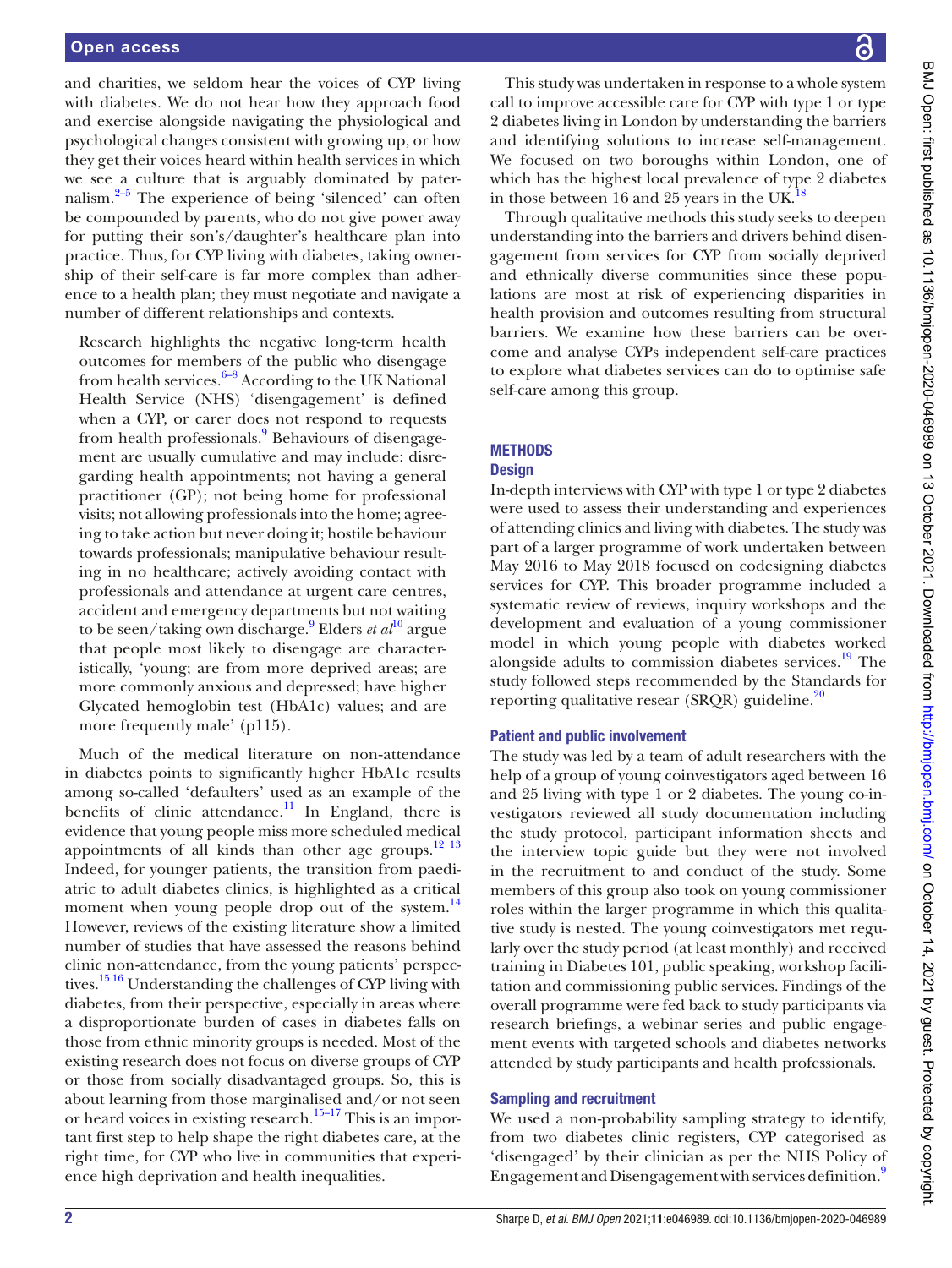<span id="page-2-0"></span>

| Table 1<br>Characteristics of interview participants |                |                                       |                |
|------------------------------------------------------|----------------|---------------------------------------|----------------|
|                                                      | N              |                                       | N              |
| Gender                                               |                | No of siblings                        |                |
| Male                                                 | 8              | Ω                                     | 3              |
| Female                                               | 14             | 1                                     | 12             |
| Age                                                  |                | 2                                     | 3              |
| $10 - 13$                                            | 9              | 3                                     | $\overline{2}$ |
| $14 - 17$                                            | 4              | >3                                    | 2              |
| 18 and over                                          | 9              | Position in family                    |                |
| Ethnicity                                            |                | Fldest                                | 8              |
| <b>Black African</b>                                 | $\overline{2}$ | Second eldest                         | 4              |
| <b>Black Caribbean</b>                               | 2              | Second youngest                       | 1              |
| Dual Heritage                                        | $\overline{4}$ | Youngest                              | 6              |
| South Asian                                          | 7              | Only child                            | 3              |
| <b>White British</b>                                 | 6              | Adults in the household               |                |
| White other                                          | 1              | Mother only                           | 4              |
| Diabetes type                                        |                | Mother and father                     | 15             |
| Type 1                                               | 20             | Other                                 | 3              |
| Type 2                                               | $\overline{2}$ |                                       |                |
| Age at diagnosis                                     |                | Other family members with<br>diabetes |                |
| $0 - 4$                                              | 8              | <b>None</b>                           | 12             |
| $5 - 9$                                              | 5              | One other                             | 4              |
| $10 - 15$                                            | 9              | More than one                         | 6              |

Potential participants were first approached by a member of the healthcare team, followed by a screening call from the research team. If the CYP were eligible (ie, they were aged between 10 and 25; living with type 1 or type 2 diabetes; living in North or East London; were pre or post a relevant transition such as moving from primary to secondary schools or moving to adult services; and did not attend their last annual hospital appointment) they were invited to take part in an interview.

A total of 22 CYP aged 10–19 years took part in the study out of 47 approached by the research team. Just over half of the sample were female and there was diversity in terms of age, ethnicity, age at diagnosis with diabetes, family composition, and presence of diabetes among other family members ([table](#page-2-0) 1). All but two of the participants were living with type 1 diabetes.

#### Data collection

Semistructured interviews were conducted to explore the personal journeys and lifestyles of CYP living with diabetes using a topic guide. Participants were asked:

- ► To describe their journey from diagnosis to now, including how they got diagnosed, how they felt, and what they would like to be different.
- ► What worked really well and what made life harder for participants that could be changed.

► How they managed their condition and what the health service (GPs, nurses and doctors) and other organisations (schools, youth centres and sports clubs) could do to more or less to positively impact on their life.

Their future vision for diabetes services for CYP.

The majority of interviews took place in participant's homes (N=15) with five taking place at the university campus, one over the telephone and one at the participant's school. In half of the interviews (N=11) another family member was also present, most frequently the mother (N=7). Interviews were digitally recorded and transcribed.

#### Data analysis

We analysed interview data using thematic analysis to find patterns of meaning that helped to explain CYPs 'disengagement' covering three focal points. $^{21}$  The three areas included their diabetes biography, social networks and future hopes and aspirations. Analysis involved repeated readings of the transcripts to gain familiarity with the content, the use of coding to identify recurring, similar and contrasting content, and the collapsing of codes into central themes by three members of the research team. Data validation was achieved by double coding a proportion of the transcripts followed by bringing all the coded transcripts into calibration meetings where we discussed and debated the constitution of each emergent theme and subtheme. Our coding scheme was also informed by insights from the systematic review of reviews and inquiry workshops with CYP led by our young coinvestigators from the wider programme of work and from health professionals and commissioners' insights from practice who formed part of the project task group.

Informed written consent was sought and received from all participants. A participant information sheet and consent form were sent to all potential participants at least 48 hours before a scheduled interview to allow time for them to consider their participation and ask any questions. On the day of the interview, participants were given a further opportunity to ask questions before signing a consent form. For potential participants aged 10–15 signed consent/permission was sought from their parent/legal guardian for their son/daughter to be approached to take part in the study. These younger participants were given information about the research project and were invited to sign an assent form following permission from their parent/carer. Findings and quotes in the report are pseudo-anonymised to minimise the risk of identifying participants.

#### RESULTS

This section illustrates where and how participants negotiate and navigate the pressures from health services, education, home and social networks as part of their diabetes self-care. To recap, 47 potential interviewees agreed with their adult gatekeeper to be contacted by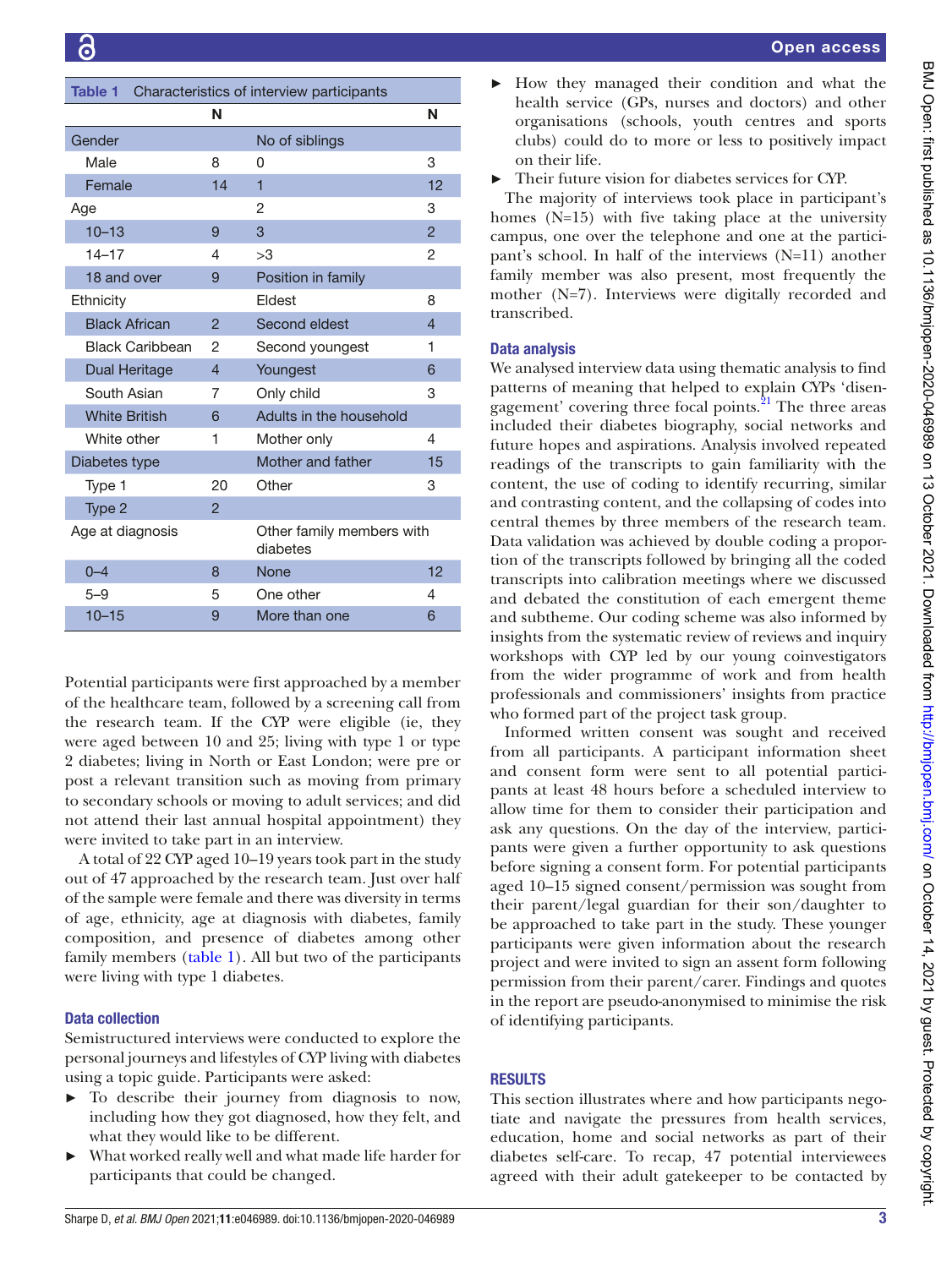#### Open access

the research team out of which 22 were successfully interviewed. Potential interviewees dropped out of the study due to episodes of homelessness, changing school diaries, and failure to show up to agreed interview appointments. The interviewed participants identified a range of issues they faced in living with diabetes including balancing the management of their diabetes with other aspects of their lives (eg, school, college or university, sports and hobbies), problems with maintaining glycaemic control (eg, difficulties carb counting, not liking healthy foods) and problems encountered within diabetes clinics (eg, poor relationships with clinic staff). The following themes were identified from participant interviews.

#### Stigmatised status

Participants' shared common stories of how their peer groups behave, look and think. Accounts of peer group norms revealed how participants positioned themselves at the centre and/or margins of such norms rather than the actual perceptions and behaviour of their peers. Participants said:

If I was to walk on the street, no one could actually tell that I had diabetes, unless I actually do something … for example a blood test… (P7, aged 15, T1).

Now at age 15, I have realised that diabetes doesn't make me different from anybody else (P10, aged 15, T1).

The relationship with self and others is complex and can positively and negatively impact on self-care. One participant explains:

I was sixteen and, on the bus, and I just didn't feel well, and I did my injection and the woman [passenger] said, 'oh my god', and I was, like, sorry yeah? And they're like, 'you know it's not good to take drugs on the bus?' And I'm like, 'excuse me', and my friend just started laughing like. Cos we couldn't believe it and I'm like 'it's not drugs. I'm diabetic' (P16, aged 17, T1).

Being a young person with diabetes was not the only marker of difference. Participants identified as belonging to ethnic minority groups (or linguistic groups), overlaid with intra group differences based on their gender, as well as lifestyle differences bought on by living with diabetes. Our analysis has shown that the perception of social stigma (eg, disapproval of a person based on perceived social characteristics) is a common feature negotiated in how participants experience building a stable social iden-tity<sup>[22 23](#page-7-13)</sup> while managing a chronic disease.<sup>24 25</sup>

For street-involved participants, the need to not appear vulnerable and to belong is often the reason given to why they might deviate from their health plans in order to navigate territorial stigmatisation of their identity and to increase the likelihood of inclusion by peers and in wider society. Ironically, participants reported feeling a greater sense of well-being, feeling safe and feeling valued in ethnically and/or religiously defined spaces than inside the clinic room, where they felt scrutinised and compartmentalised.

### Faith-based identity

Participants who identified as Christian or Muslim reported that their belief system played a significant role in their self-care, which could have both positive and negative consequences for the management of their diabetes. For example, participants gave accounts where religious observance helped them with their self-care. One participant said:

As a Muslim you can't drink, [and I] don't smoke anyway, but there are rules like that, and, like, I do go out with friends but it's [drinking and smoking], not something I majorly think about (P13, aged 18, T1).

In contrast, two participants said:

[Ramadan] is a sacred month for us. So, yeah, I want to be part of that sacred thing as well, so that's why I feel upset when I can't do it as well (P7, aged 15, T1). I had a DKA [diabetic ketoacidosis) over Ramadan. My mother was away and I was at home with my older sister. I wanted to experience fasting and the feast at the end. However, I ended up in hospital (P11, aged 18, T2).

Central to most, but not all, the participants' accounts was the importance they attached to their faith-based identities and how normative practices shared across their faith communities have been performed and, on occasion, have resulted in positive and negative self-care. Ramadan is an exemplifier of one such practice that can serve to resource identity but can also undermine healthy behaviours, so too are many other festivities and cultural events that require a break from routine eating patterns. Clinical teams should acknowledge the cultural spaces in which CYP inhabit and expect deviations from idealised medical plans.

#### Supporting a CYP with diabetes in education

In the participants accounts of performing self-care their educational experiences were central features, with a specific focus on how teachers act as proxy healthcare workers. Participants said;

…my tutor helps me a lot cos I have to test at the right time, and sometimes I forget, so my tutor is there to help me if I'm doing it right or I'm doing it wrong (P3, aged 11, T2).

At school I use, like, a special room. I would disappear into it [to do injections].

(P9, aged 15, T1)

They [school] have an insulin register. If anybody is missing on the register, they go and look for them and remind them, have you eaten? (P7, aged 15).

Participants highlighted how policies and procedures in schools in poor communities, have helped to support them in their self-care. However, participants' accounts show challenges to self-care when transitioning between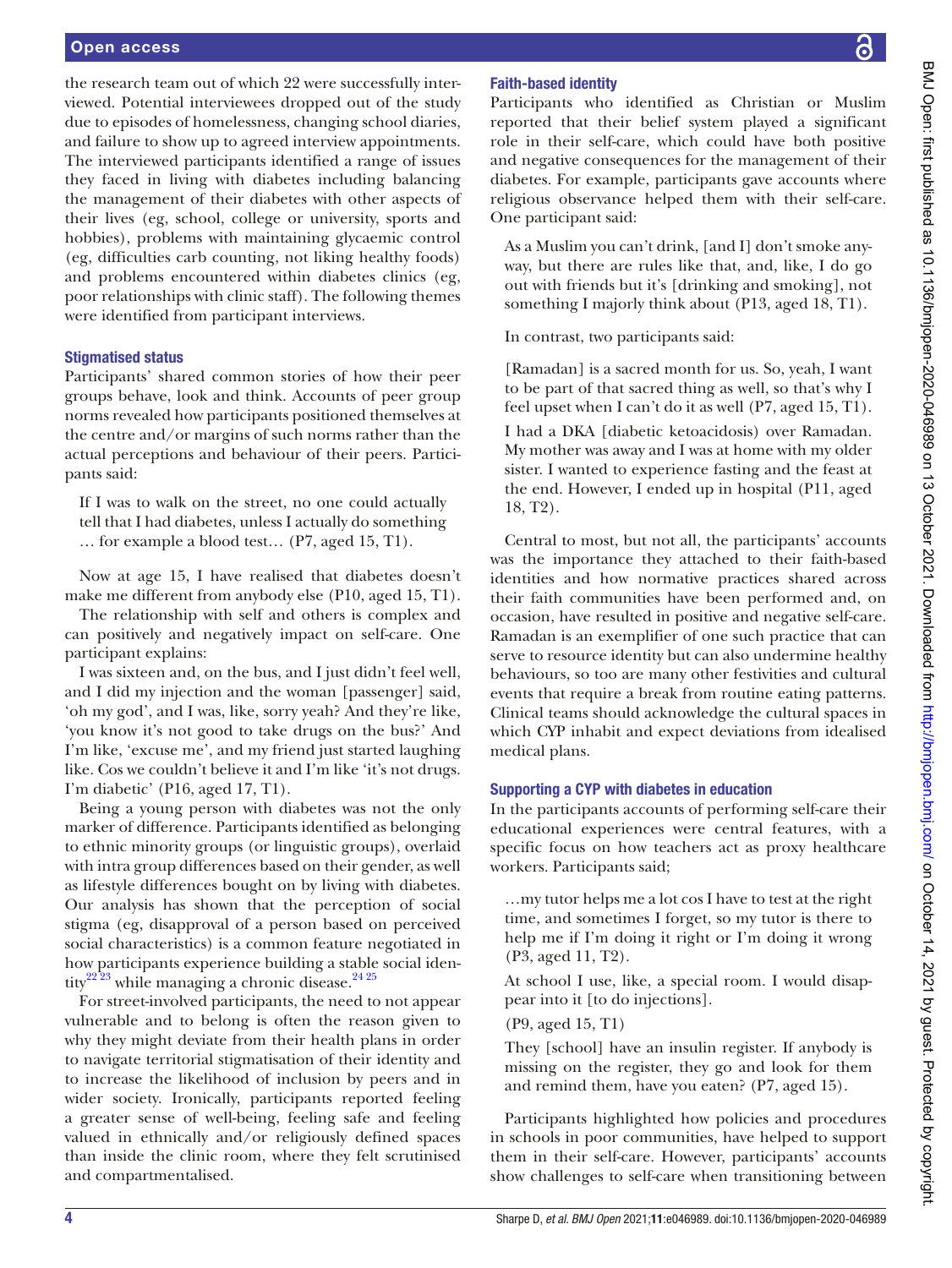schools and then onto college and University. Participants mentioned:

Going from primary to secondary school and then college is difficult in relation to the information and knowledge they [educators] have about my diabetes. …you receive less and less help and therefore educators know less and less about diabetes. (P11, aged 18, T2)

I experienced problems moving away from home to university and trying to sort out my studies, prescriptions and doctor appointments. (P2, aged 18, T1)

Participants highlighted the positive and negative features of school-based diabetes support,<sup>26</sup> with teachers playing a crucial role.<sup>27</sup> However, participants also observed a lack of training opportunities in schools to help teachers to improve their knowledge of diabetes care[.28–31](#page-7-17) The overly reported challenge has been in transitions, when ironically support tends to tail off. $32$  What is missing is a coordinated approach led by the health team in preventing the marginalisation of the CYPs health plans especially during stressful life events in their educational journeys, which result in high or imbalanced sugar levels leading to hospitalisation. In practice, participants have tended to figure things out for themselves when the healthcare team could help in a proactive way to produce a smooth transition.

Friendship networks, and not the healthcare team formed a conceptual bridge between home and school, which was felt to be especially important to CYP with diabetes.[33 34](#page-7-19) Peers are a central factor in a child's socialisation whether they have diabetes or not, but there are few studies addressing the role of friends among CYP in the management of the disease. A selection of accounts illustrates the type of support provided by friends in the self-care of participants in this study. Participants said:

I collapsed in the middle of the playground and he [best friend] was taught by my mum what to do. So, then he called my mum, who told him to call 999. (P7, aged 15, T1)

…when I know I'm going out for a drink with friends, I make sure that I have my meal and my sugar levels are good. When you're drinking, obviously I don't get in to a state where I don't know what I'm doing like. I'm scared to be, like, overly drunk and waking up in a diabetic coma or something. (P19, aged 18, T1)

Participants' accounts reveal how they use friendship networks as a source of support in their self-care, as argued by Salamon *et al*. [35](#page-7-20) Yet still, social isolation and loneliness effects CYP and a few of the participant's experienced weak friendship networks and did not know other CYP in their cohort living with diabetes to relate too. Participants remark:

I think as a child you want to really open up and talk to someone that understands what you're going through, understands the injections, and the needles. I think when I first got diabetes, I didn't know anyone with it so your kind of like, you can't talk about it with anybody. (P16, aged 17, T1)

I guess I don't get any real support. I have a couple of friends on Facebook, and we basically help each other through anything. (P10, aged 15, T1)

On the surface, healthcare teams appear absent in helping to educate friends or lack knowledge of the support provided by friends for CYP in their care. The home environment was important to understanding how participants made decisions affecting their self-care. The study takes as given the emotional consequences for CYP living in families undergoing sustained economic strain. CYP living in poverty are more likely to feel like a failure and have a sense of hopeless about their future than their more affluent peers. As a result, participants' choices around their self-care have often been made against the backdrop of health inequalities. In the face of economic hardships participants provided rich descriptions of how family members often serve as a crucial source of support in their self-care. Participants said;

I have lived with diabetes for the last thirteen years. It hasn't always been under control. It was when my mother took responsibility for me that my diabetes was more controlled, more freedom means less control. (P11, aged 18, T2)

I feel like because they [older family members] were like born with it [diabetes], they don't really talk to us about it, you know, how it's affected them or what they do. (P4, aged 12, T1)

I go to the gym with my auntie. It's like a peace of mind away from home. They have the little TV screens in front of each activity and on the cross trainer and the treadmill, and on the steps and things. So, I can just watch TV (P8, aged 18).

Seldom do studies capture the schooling experience in poor communities and how family circumstances reduce parental ability for active involvement in their child's selfcare in school, especially from ethnic minority families. Evidence suggests that conscientiously caring for the carer helps CYP to reach their full potential in increasing resilience living with diabetes. This is reflected in: psychological models of assessment of care givers; understanding illness belief systems $^{36}$ ; interdisciplinary working to help reduce family stress and anxiety<sup>37</sup>; including fathering a child with diabetes.<sup>38</sup> The increasing diversity experienced in urban areas such as London necessitates the cultural competency of the healthcare workers into the needs of families living in economic stress in order to provide the right support at the right time to care givers.

# Diabetes self-management

Too often, participants behaviour and attitudes have been wrongly characterised by clinicians as a marker of their disengagement from the service. The markers are hardly ever directly discussed by the healthcare team or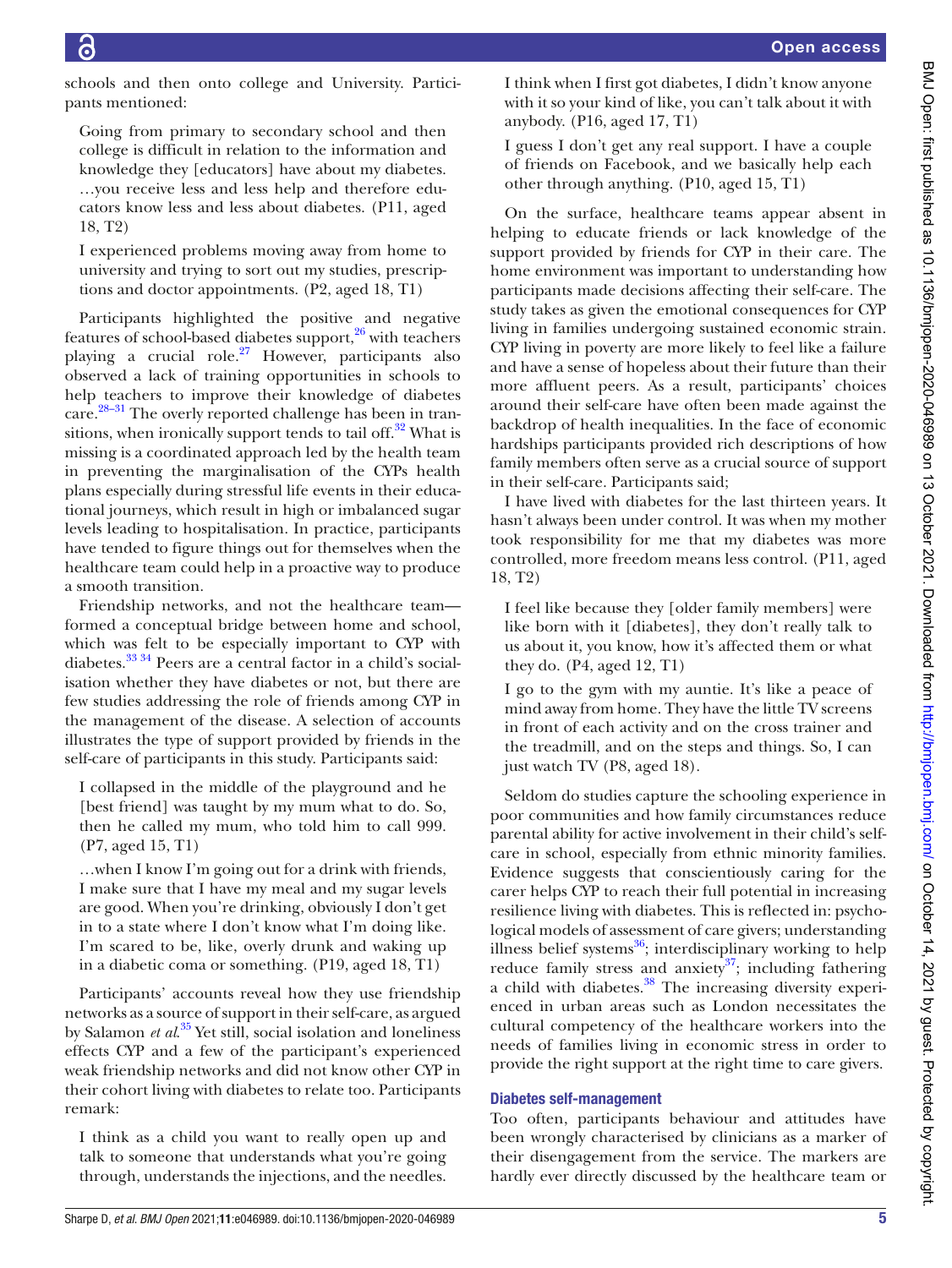voluntarily disclosed in clinical appointments by CYP but loom large over the relationship. Participants said:

At first, I didn't really take it [diabetes] that seriously, I suppose, but then when you realise it's going to affect you every day, then I started to take it more seriously. (P9, aged 15, T1)

I try not to eat as much, so that my blood sugar level doesn't go so high and [it] saves me from having [to] reinject myself with more insulin. (P6, aged 13, T1)

I'll eat what I want, I'll drink what I want and that's when my sugar levels started running high and I was just uncontrolled. So, I was missing appointments sometimes, like, oh, I'm just going to miss, I don't want to go. (P2, aged 18, T1)

There are certain things you must cut back on. I used to do boxing, which was intense training, for an hour or so, so I think stuff like that I kind of left. I haven't been doing it as much. I feel it's quite a lot harder to do with diabetes. (P16, aged 17, T1)

In the latter case, no clinical support was provided to the participant to learn how to cope with high intensity exercise, in order to relieve the anger that so many of participants felt living with the condition. We see missed opportunity by healthcare teams to educate and support CYP to build liveable lives. Also, participants, highlight the inherent complications in implementing their health plan. Participants said;

I'm constantly having to remember to do my blood test, and do my injections. Plus, with me, when I do my injection, after doing it, it does hurt. I get a bit frustrated and you don't want to do it afterwards. (P4, aged 12, T1)

Most of the time, I find [doing injections] easy. Sometimes it's kind of annoys me that I must keep doing it and doing it, and sometimes it hurts, and, yeah, fear and perceptions of doing injections. (P2, aged 18, T1)

You can't really tell I'm wearing a pump right now because everything is electronic blue tooth? I know that the pump and the meter will connect, automatically vibrate, so I will know the insulin will get delivered. Whereas, with the pen, I have to pick up my clothes, to open this, put a needle in the pen, do this, it's like a big long procedure before I actually give myself the injection. (P7, aged 15, T1)

Using technology in self-care is proposed to CYP as a way to promote better self-care; however, this benefit is not borne out in this study. Indeed, Balfe<sup>[29](#page-7-24)</sup> highlights how little attention has been paid to the accounts of CYP of the reasons why they may experience difficulties with their diabetes technology. Participants said:

I tried it [pump] for a while, but it's very painful. It can be an inconvenience practically. I was doing PE, for example, and I had it on, it would just be annoying

because I couldn't play football or anything. (P20, aged 18, T1)

I'm getting use to putting my carb count in the machine so it does the maths for me. I'm not really good at that because I like doing it mentally and, like, turn off the machine straight away. (P7, aged 15, T1)

The benefits of technology (eg, e-health) to aid selfcare are inconclusive. Technological determinism is both embraced and resisted in the participants self-care narratives of type 1 participants. More examination needs to be undertaken exploring how today's CYP from poor and ethnically diverse communities navigate self-care, identity and intimacy in a digital world.

The five principle circumstances or markers that, so far as we have been able to observe, that drive the extent to which CYP with type, and a lesser degree type 2, are able to engage with health services and self-care include: (1) the probability or improbability of achieving normalcy when confronted with social stigma; (2) the easiness or difficulty in integrating faith-based practices into their daily routines; (3) the consistency or inconsistency in the quality of support provided in education; (4) the constancy or inconstancy of family and friends; and (5) the obstacles and practical challenges in balancing medicalised self-care practices in daily live.

#### **DISCUSSION**

This study has systematically collected and considered CYPs perspective on diabetes services and factors influencing their self-care. Listening carefully to CYP, who had all been categorised as becoming disengaged with their diabetes care teams, has enabled the research team to amplify their voices and, through the wider programme of work in which this qualitative study is nested, informed commissioning guidance to improve diabetes services for CYP living in a poor and ethically dense communities in London. It is well recognised that CYP with long-term conditions may disengage from clinical services during adolescence and emerging adulthood. For CYP this can often contribute to poor health outcomes and for services a waste of medical resources.

Psychosocial needs and priorities of CYPs with type 1 diabetes and barriers to their engagement in educational settings $39$  have been widely reviewed in the literature.<sup>4041</sup> Most of these factors are centred around CYPs desire to lead a 'normal' life like their peers and must awkwardly adjust their language and behaviour to be considered as 'normal and healthy'. These factors may be less salient for those with type 2 diabetes as the management of their condition does not usually involve injections or pumps. Similarly, variations of the dynamics of engagement in self-care among black and ethnic minority groups have been discussed in the literature that emphasis peer pressure to meet subcultural expectations, which is shown to undermine health plans, and reinforce a lack of trust health professional.<sup>[42](#page-7-27)</sup>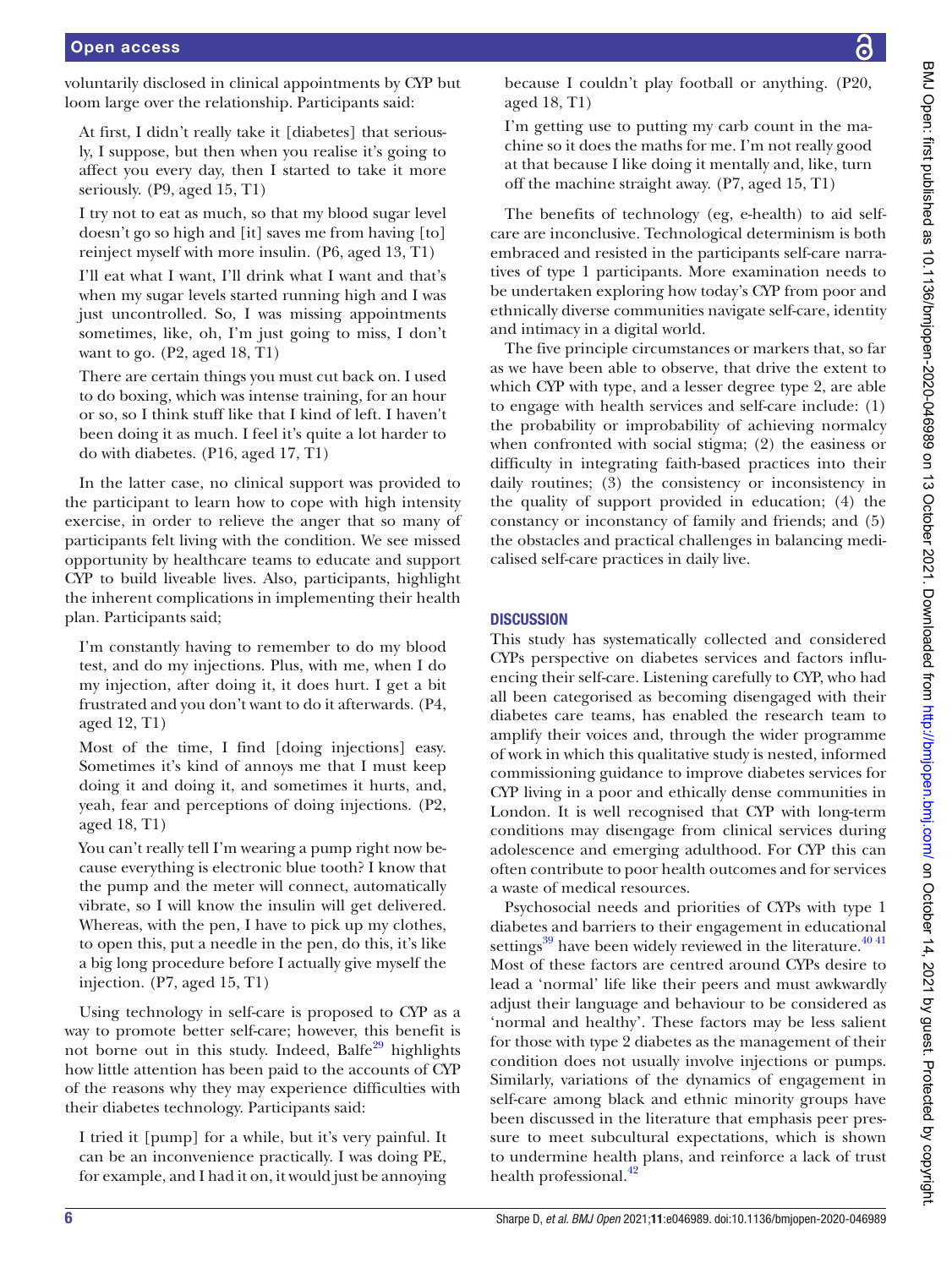In contrast, the recent Commission for Race and Ethnicity Report in the UK $^{43\,44}$  noted that the majority of all ethnic groups—which leave out the voices of CYP reported positive experiences of access to healthcare and concludes that ethnic minority groups have better outcomes than the white population despite experiencing higher levels of deprivation. The factors at play are complex, and one way to account for the positive stories of self-care reported through this study—despite broken engagement with clinics—is through the cultural competencies narrated by participants in this study that have been applied to their self-care. For instance, Islamic law does not strictly forbid smoking, but it clearly stated that smoking is not good for health, and the health benefits of the Caribbean diet.

As illustrated in the findings, the personal, the situational, and the technical aspects of living with type 1 and type 2 diabetes problematise the simplistic and often unusual label given to black, Asian and minority ethnic group CYP who are considered to be 'disengaged', ignoring that participants are constantly trying to balance diabetes and life priorities often as a visible 'other'[.45](#page-7-29) This paper stresses the role healthcare teams can perhaps play to address social determinants and/or sociological problems along the life course, to recognise CYP strengths and competencies, while they search for a stable identity and seek intimacy outside family relationships.<sup>46</sup>

At the centre of this discussion is the rebalancing of medicalised and non-medicalised self-care practices in CYP daily lives. The significance of this study is in arguing for a corrective emphasise, weighted evenly on the physiological and the psychosocial implications of diabetes for CYP from deprived and ethically diverse communities. Medicalised and non-medicalised self-care practices are not diametrically opposed in the participants accounts, but instead negotiated and navigated on an evenly momentarily or periodic basis. What this means for health service design and delivery is clear; rather than expecting CYP to adjust to health plans which are designed predominately by adults for CYP, health professionals should take into account the changing life circumstances and cultural priorities of CYP in order to increase meaningful engagement in health services.

Recognition should also be paid to the reality that self-care extends far beyond what is discussed in hospital appointments or determined by reading of CYPs blood sugar levels. The pressures of growing up in the 21st century weigh heavily on the self-care strategies adopted by the participants, and in turn affect how well CYP adhere to medicalised self-care plans (eg, doing carb counting, insulin injections, keeping to a healthy diet and regular exercise). The participant's accounts demonstrate how they are often preoccupied with the question of '*who I am'* and '*who I want to become'*. It goes without saying that the focus of most, if not all, of the participants has been on fitting in with their peer groups, thus often prioritising their social needs over their health needs.

Person-centred care planning is a promising way forward; however, despite policy being in place in England, practice is ad hoc. Form this context, the challenge for healthcare professionals is to create the right environment to design and deliver healthcare plans that model effective shared decision making grounded in a person-centred approach that takes account of CYP life circumstances. Engendering trust in the clinical relationship ought to be prioritised to allow for honest and frank discussions on lifestyles, behaviour and identity, which are not currently actively taking place in clinical appointments. Thus, more emphasis should be placed on integrating both medicalised and non-medicalised selfcare techniques in CYP personalised plans, with a specific focus on the functioning of the CYP support network.

To conclude, this paper argues for non-medicalised self-care to gain parity with medicalised forms. In other words, a life plan is considered as important to the CYP as a health plan. We explore how both medicalised and non-medicalised forms of self-care often intersect in the daily lives of ethnically diverse CYP living in disadvantaged areas, and what this means for healthcare professionals. Diabetes teams need to appreciate the conflicting tensions experienced by CYP and to evolve better models for addressing their concerns regarding identity, risk and self-care in the context of their social setting and peer group. Exploring these issues and identifying ways to support CYP more effectively could reduce disengagement, improve health outcomes and make best use of healthcare resources.

Acknowledgements The authors would like to thank all participants and healthcare providers who contributed their time to share their perspectives with us. We would like to thank members of the research team Dr Emma Green and James Rudd. Most importantly we would like to thank our team of young co-investigators Sema Thasnim, Shandies Rose, Tahmid Alam and Khadija Miah.

Contributors All authors named contributed substantially to the document. DS and AH codesigned the study. DS and EG collected the data and DS, AH, EG and JR analysed the data. DS and MR wrote the draft manuscript. AH obtained the funding and provided support in editing the manuscript. DS, MR, AH, ARM and VH contributed to the design and critical review of the manuscript. All authors approved the final version. DS is the quarantor.

Funding This work was supported by the NHIR North Thames Collaborations for Leadership in Applied Health Research and Care.

Disclaimer The views expressed are those of the author(s) and not necessarily those of the NHS, the NIHR or the Department of Health and Social Care.

Competing interests None declared.

Patient and public involvement Patients and/or the public were involved in the design, or conduct, or reporting, or dissemination plans of this research. Refer to the Methods section for further details.

Patient consent for publication Consent obtained directly from patient(s)

Ethics approval Ethical approval was obtained by NRES Committee South East Coast-Surrey Bristol Research Ethics Committee Centre (REC reference: 15/ LO/0903 IRAS project ID: 179878).

Provenance and peer review Not commissioned; externally peer reviewed.

Data availability statement No data are available. The interview audios and transcripts are not available to share outside of the research team.

Open access This is an open access article distributed in accordance with the Creative Commons Attribution 4.0 Unported (CC BY 4.0) license, which permits others to copy, redistribute, remix, transform and build upon this work for any